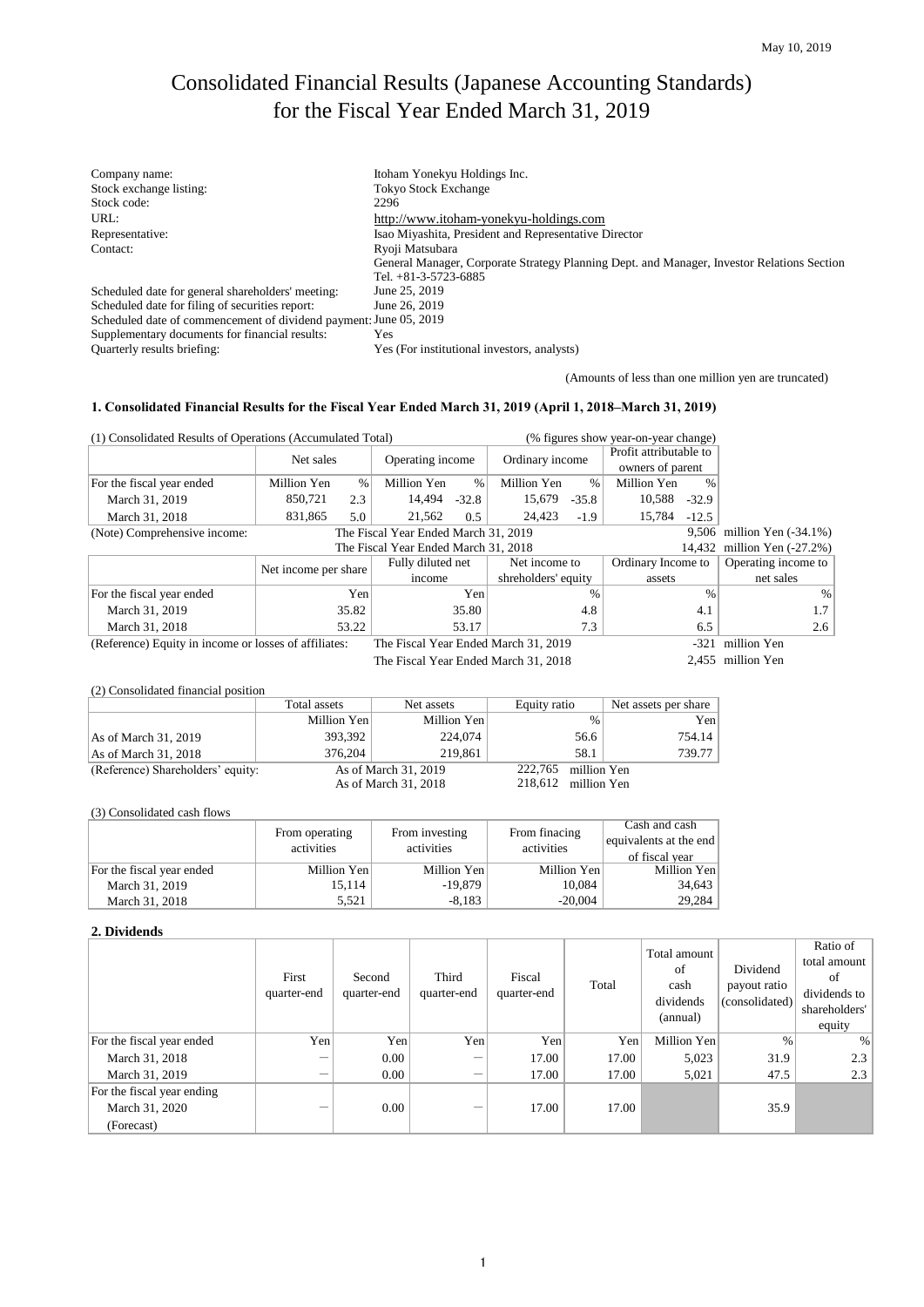#### **3. Forecast of Consolidated Financial Results for the Fiscal Year Ending March 31, 2020 (April 1, 2019 to March 31, 2020)**

| (% figures show year-on-year change) |             |      |                  |               |                 |      |                        |      |                      |
|--------------------------------------|-------------|------|------------------|---------------|-----------------|------|------------------------|------|----------------------|
|                                      | Net Sales   |      | Operating income |               | Ordinary income |      | Profit attributable to |      | Net income per share |
|                                      |             |      |                  |               |                 |      | owners of parent       |      |                      |
|                                      | Million Yen | $\%$ | Million Yen      | $\frac{0}{0}$ | Million Yen     | $\%$ | Million Yen            | %    | Yen                  |
| Second quarter-end                   | 440,000     | 3.2  | 10,000           | 25.8          | 11.000          | 27.8 | 7.700                  | 27.1 | 26.07                |
| (Cumulative)                         |             |      |                  |               |                 |      |                        |      |                      |
| Full year                            | 880,000     | 3.4  | 18,000           | 24.2          | 20,000          | 27.6 | 14.000                 | 32.2 | 47.40                |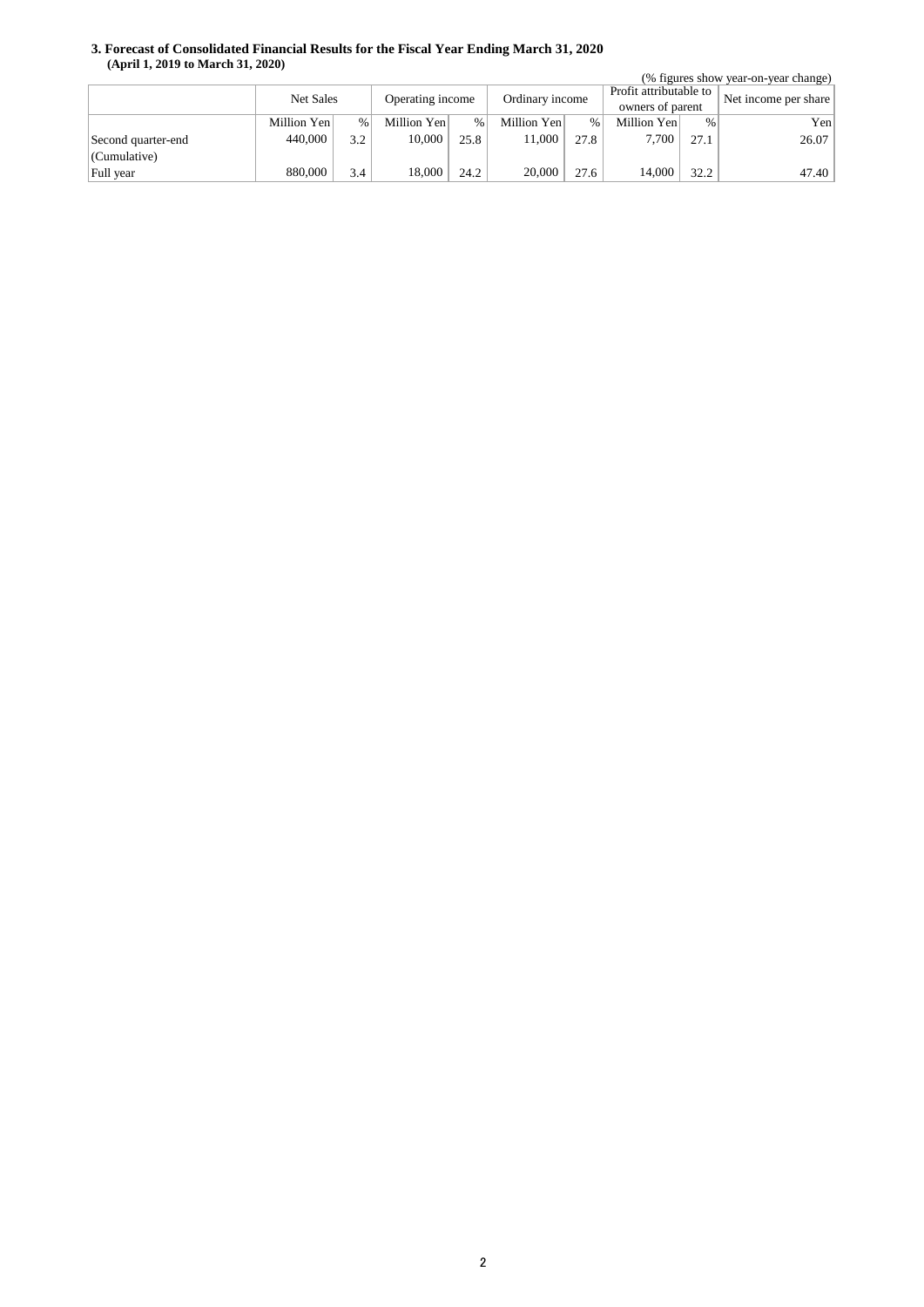# **Consolidated Financial Statements**

(1) Consolidated Balance Sheets

|                                           |                      | (Million Yen)        |
|-------------------------------------------|----------------------|----------------------|
|                                           | As of March 31, 2018 | As of March 31, 2019 |
| <b>ASSETS</b>                             |                      |                      |
| <b>Current assets</b>                     |                      |                      |
| Cash and deposits                         | 29,585               | 34,944               |
| Notes and account receivable - trade      | 94,056               | 98,769               |
| Merchandise and finished goods            | 66,042               | 67,596               |
| Work in process                           | 1,739                | 1,740                |
| Raw materials and supplies                | 18,491               | 19,571               |
| Other                                     | 3,557                | 6,966                |
| Allowance for doubtful accounts           | (8)                  | (9)                  |
| <b>Total current assets</b>               | 213,465              | 229,580              |
| <b>Non-current assets</b>                 |                      |                      |
| Property, plant and equipment             |                      |                      |
| Buildings and structures                  | 94,487               | 100,316              |
| Accumulated depreciation                  | (61, 433)            | (63, 378)            |
| Buildings and structures, net             | 33,053               | 36,938               |
| Machinery, equipment and vehicles         | 113,461              | 122,022              |
| Accumulated depreciation                  | (88, 419)            | (90, 506)            |
| Machinery, equipment and vehicles, net    | 25,041               | 31,515               |
| Tools, furniture & fixtures               | 6,140                | 6,289                |
| Accumulated depreciation                  | (4, 811)             | (4, 835)             |
| Tools, furniture & fixtures, net          | 1,328                | 1,454                |
| Land                                      | 25,901               | 25,323               |
| Leased assets                             | 4,171                | 4,350                |
| Accumulated depreciation                  | (2,631)              | (2,807)              |
| Leased assets, net                        | 1,539                | 1,543                |
| Construction in progress                  | 2,769                | 1,858                |
| Others                                    | 140                  | 155                  |
| Accumulated depreciation                  | (39)                 | (42)                 |
| Others, net                               | 101                  | 113                  |
| Total property, plant and equipment       | 89,735               | 98,747               |
| <b>Intangible assets</b>                  |                      |                      |
| Goodwill                                  | 24,109               | 22,576               |
| Other                                     | 1,706                | 1,623                |
| <b>Total intangible assets</b>            | 25,816               | 24,199               |
| <b>Investments and other assets</b>       |                      |                      |
| Investment securities                     | 31,618               | 24,912               |
| Long-term loans receivable                | 2,329                | 2,180                |
| Deferred tax assets                       | 979                  | 879                  |
| Net defined benefit assets                | 8,231                | 9,162                |
| Other                                     | 4,149                | 3,847                |
| Allowance for doubtful receivables        | (122)                | (118)                |
| <b>Total investments and other assets</b> | 47,186               | 40,865               |
| <b>Total non-current assets</b>           | 162,738              | 163,812              |
| <b>Total Assets</b>                       | 376,204              | 393,392              |
|                                           |                      |                      |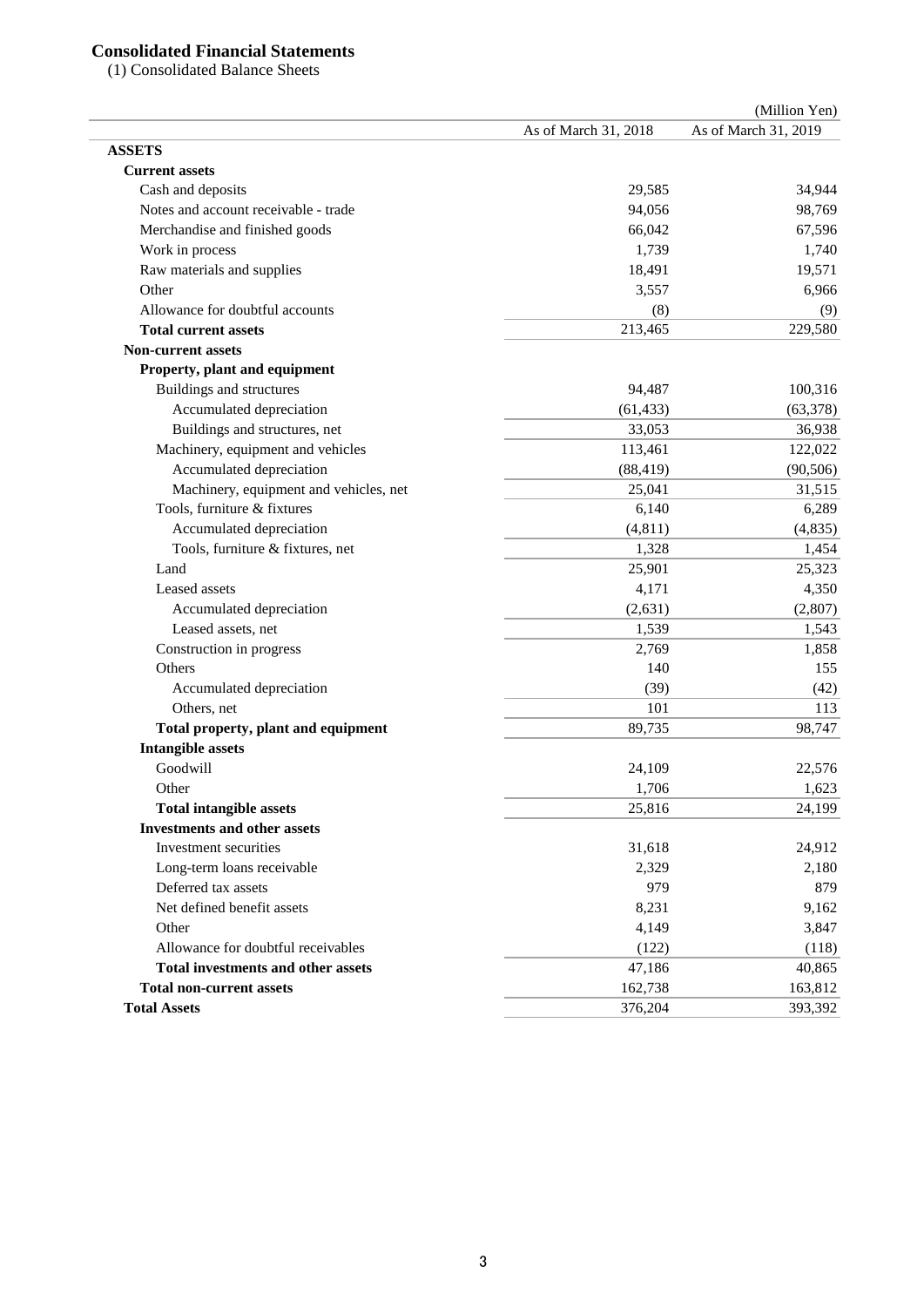|                                                       |                      | (Million Yen)        |
|-------------------------------------------------------|----------------------|----------------------|
|                                                       | As of March 31, 2018 | As of March 31, 2019 |
| <b>Liabilities</b>                                    |                      |                      |
| <b>Current liabilities</b>                            |                      |                      |
| Notes and accounts payable - trade                    | 63,944               | 63,161               |
| Electronically recorded obligations                   | 1,637                | 1,671                |
| Short-term loans payable                              | 21,395               | 34,164               |
| Current portion of Long-term loans                    | 4,964                | 5,209                |
| Lease obligations                                     | 505                  | 532                  |
| Accounts payable-other                                | 21,617               | 21,636               |
| Income taxes payable                                  | 2,502                | 2,131                |
| Accrued consumption taxes                             | 1,575                | 953                  |
| Provision for bonuses                                 | 5,985                | 4,724                |
| Provision for directors' bonuses                      | 187                  | 96                   |
| Other                                                 | 3,448                | 5,174                |
| <b>Total current liabilities</b>                      | 127,765              | 139,456              |
| <b>Non-current liabilities</b>                        |                      |                      |
| Long-term loans payable                               | 20,071               | 21,052               |
| Lease obligations                                     | 1,214                | 1,186                |
| Deferred tax liabilities                              | 3,229                | 2,270                |
| Net defined benefit liability                         | 1,581                | 1,668                |
| Asset retirement obligation                           | 1,207                | 1,206                |
| Other                                                 | 1,272                | 2,476                |
| <b>Total non-current liabilities</b>                  | 28,577               | 29,861               |
| <b>Total liabilities</b>                              | 156,343              | 169,317              |
| <b>Net assets</b>                                     |                      |                      |
| <b>Shareholder's equity</b>                           |                      |                      |
| Capital stock                                         | 30,003               | 30,003               |
| Capital surplus                                       | 96,289               | 96,301               |
| Retained earnings                                     | 90,031               | 95,374               |
| Treasury stock                                        | (1,824)              | (1, 849)             |
| <b>Total shareholder's equity</b>                     | 214,499              | 219,829              |
| Other accumulated comprehensive income                |                      |                      |
| Valuation difference on available-for-sale securities | 6,013                | 5,263                |
| Deferred gains or losses on hedges                    | (789)                | (928)                |
| Foreign currency translation adjustment               | (2, 387)             | (2,876)              |
| Remeasurements of defined benefit plan                | 1,277                | 1,475                |
| Total accumulated other comprehensive income          | 4,113                | 2,935                |
| Subscription rights to shares                         | 257                  | 139                  |
| Non-controlling interests                             | 990                  | 1,169                |
| <b>Total net assets</b>                               | 219,861              | 224,074              |
| <b>Total liabilities and net assets</b>               | 376,204              | 393,392              |
|                                                       |                      |                      |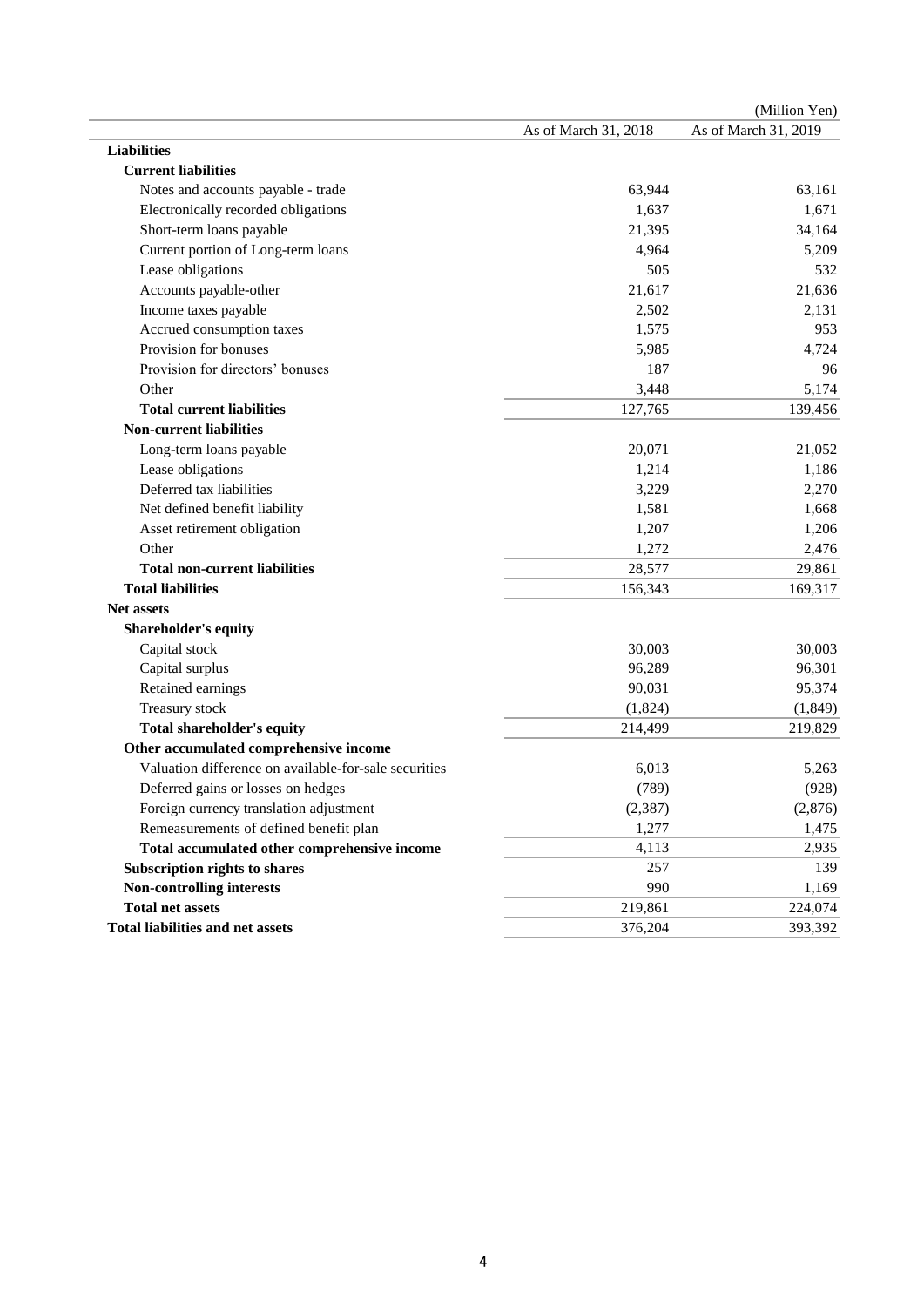## (2) Consolidated statements of income and comprehensive income (Consolidated statements of income)

(April 1,2018 – March 31, 2019)

|                                                         |                           | (Million Yen)             |
|---------------------------------------------------------|---------------------------|---------------------------|
|                                                         | For the fiscal year ended | For the fiscal year ended |
|                                                         | March 31, 2018            | March 31, 2019            |
| Net sales                                               | 831,865                   | 850,721                   |
| Cost of goods sold                                      | 701,215                   | 723,900                   |
| <b>Gross profit</b>                                     | 130,649                   | 126,821                   |
| Selling, general and administrative expenses            | 109,087                   | 112,326                   |
| <b>Operating income</b>                                 | 21,562                    | 14,494                    |
| Non-operating income                                    |                           |                           |
| Interest income                                         | 100                       | 103                       |
| Dividend income                                         | 332                       | 390                       |
| Rent income                                             | 394                       | 430                       |
| Equity in income of affiliates                          | 2,455                     |                           |
| Other                                                   | 938                       | 1,604                     |
| <b>Total non-operating income</b>                       | 4,220                     | 2,530                     |
| Non-operating expenses                                  |                           |                           |
| Interest expenses                                       | 868                       | 787                       |
| Rent on real estate                                     | 137                       | 147                       |
| Equity in losses of affiliates                          |                           | 321                       |
| Commission fee                                          | 300                       | 60                        |
| Other                                                   | 52                        | 27                        |
| <b>Total non-operating expenses</b>                     | 1,359                     | 1,345                     |
| <b>Ordinary income</b>                                  | 24,423                    | 15,679                    |
| <b>Extraordinary income</b>                             |                           |                           |
| Gain on sales of investment securities                  | 746                       | 693                       |
| Gain on step acquisitions                               |                           | 288                       |
| Insurance income                                        |                           | 342                       |
| Subsidy income                                          | 119                       |                           |
| Other                                                   | 219                       | 23                        |
| <b>Total extra-ordinary income</b>                      | 1,084                     | 1,348                     |
| <b>Extraordinary loss</b>                               |                           |                           |
| Loss on retirement of non-current assets                | 283                       | 345                       |
| <b>Impairment</b> loss                                  | 94                        | 32                        |
| Loss on disaster                                        | 172                       | 292                       |
| Others                                                  | 89                        | 53                        |
| <b>Total extra-ordinary expenses</b>                    | 640                       | 723                       |
| Net income before taxes                                 | 24,867                    | 16,304                    |
| Income taxes-current                                    | 7,085                     | 6,000                     |
|                                                         |                           |                           |
| Income taxes-deferred                                   | 2,110                     | (375)                     |
| <b>Total income taxes</b>                               | 9,195                     | 5,625                     |
| Net income                                              | 15,672                    | 10,678                    |
| Income (loss) attributable to non-controlling interests | (112)                     | 90                        |
| Income attributable to owners of parent                 | 15,784                    | 10,588                    |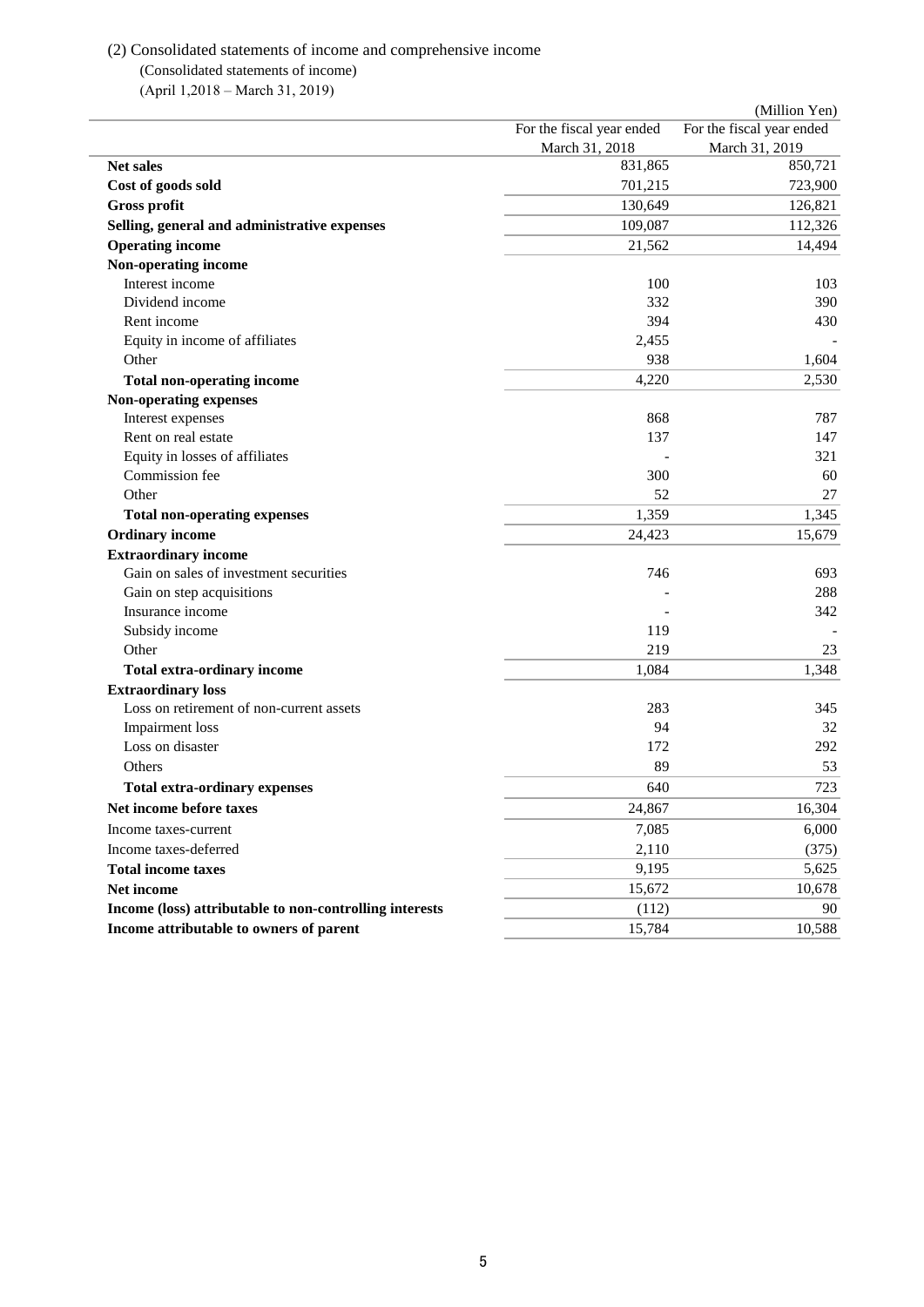## (Consolidated statements of comprehensive income) (April 1,2018 – March 31, 2019)

|                                                                                      |                           | (Million Yen)             |
|--------------------------------------------------------------------------------------|---------------------------|---------------------------|
|                                                                                      | For the fiscal year ended | For the fiscal year ended |
|                                                                                      | March 31, 2018            | March 31, 2019            |
| Net income                                                                           | 15,672                    | 10,678                    |
| Other comprehensive income                                                           |                           |                           |
| Valuation difference on available-for-sale securities                                | 633                       | (608)                     |
| Deferred gains or losses on hedges                                                   | (338)                     | (138)                     |
| Foreign currency translation adjustment                                              | (1,158)                   | (1,004)                   |
| Remeasurements of defined benefit plan                                               | 1,713                     | 247                       |
| Share of other comprehensive income of entities accounted for<br>using equity method | (2,089)                   | 332                       |
| Total other comprehensive income                                                     | (1,239)                   | (1,172)                   |
| <b>Comprehensive income</b>                                                          | 14,432                    | 9,506                     |
| Comprehensive income attributable to                                                 |                           |                           |
| Comprehensive income attributable to owners of parent                                | 14,679                    | 9,410                     |
| Comprehensive income attributable to non-controlling interests                       | (246)                     | 95                        |
|                                                                                      |                           |                           |